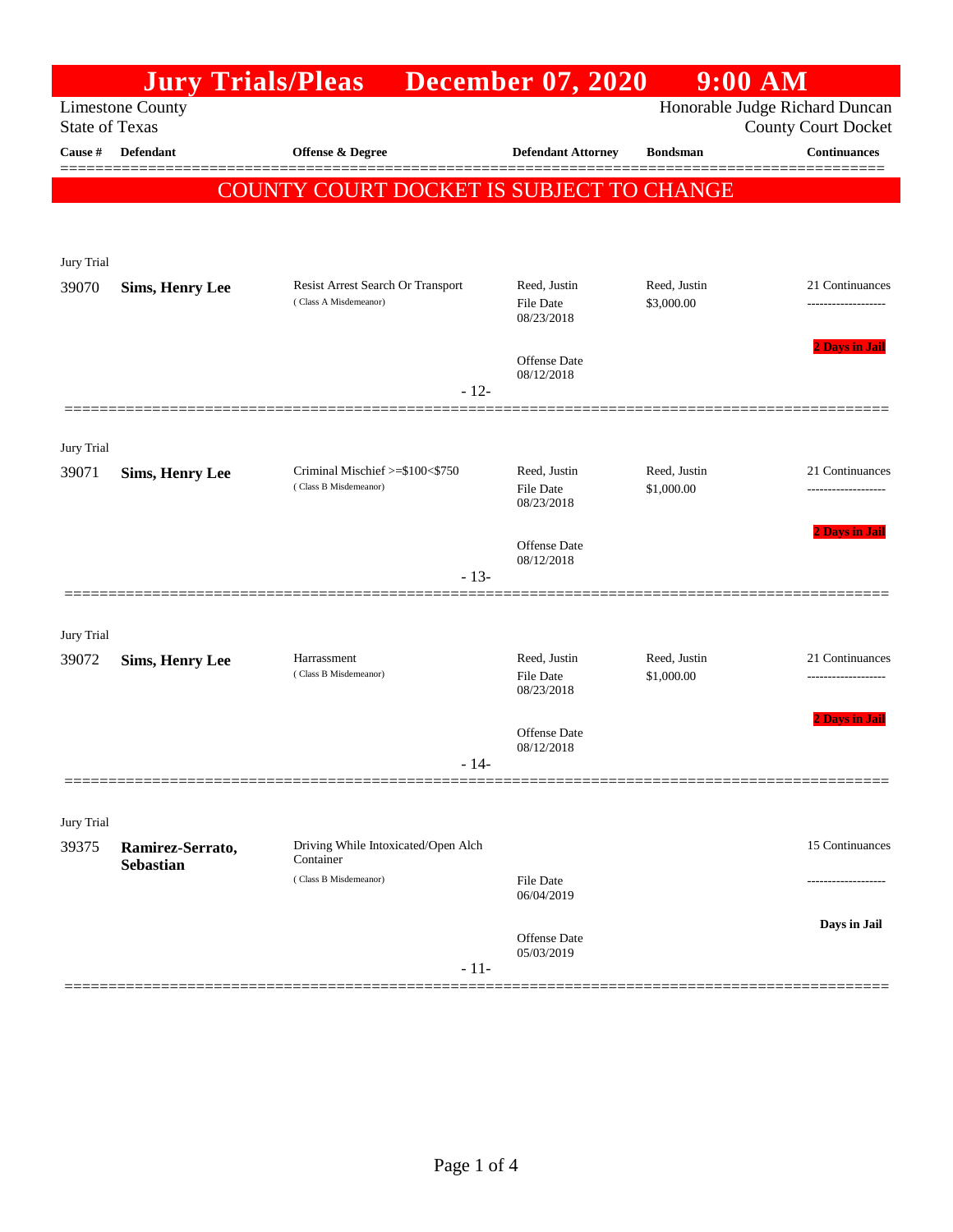| <b>Limestone County</b> |                                                                                                 |                                                                                                                |                                                                                          |                                                                                                    |
|-------------------------|-------------------------------------------------------------------------------------------------|----------------------------------------------------------------------------------------------------------------|------------------------------------------------------------------------------------------|----------------------------------------------------------------------------------------------------|
| <b>State of Texas</b>   |                                                                                                 |                                                                                                                |                                                                                          | Honorable Judge Richard Duncan<br><b>County Court Docket</b>                                       |
| Defendant               | <b>Offense &amp; Degree</b>                                                                     | <b>Defendant Attorney</b>                                                                                      | <b>Bondsman</b>                                                                          | <b>Continuances</b>                                                                                |
|                         |                                                                                                 |                                                                                                                |                                                                                          |                                                                                                    |
|                         |                                                                                                 |                                                                                                                |                                                                                          |                                                                                                    |
|                         |                                                                                                 |                                                                                                                |                                                                                          |                                                                                                    |
|                         |                                                                                                 |                                                                                                                |                                                                                          |                                                                                                    |
|                         | (Class B Misdemeanor)                                                                           | <b>File Date</b><br>10/01/2019                                                                                 | \$2,000.00                                                                               | 4 Continuances                                                                                     |
|                         |                                                                                                 |                                                                                                                |                                                                                          | Days in Jail                                                                                       |
|                         | $-10-$                                                                                          | 11/08/2018                                                                                                     |                                                                                          |                                                                                                    |
|                         |                                                                                                 |                                                                                                                |                                                                                          |                                                                                                    |
|                         |                                                                                                 |                                                                                                                |                                                                                          |                                                                                                    |
| <b>Kinney, Kenneth</b>  | <b>Assault Causes Bodily Injury Family</b><br>Member                                            | Reed, Justin                                                                                                   | Reed, Justin                                                                             | 9 Continuances                                                                                     |
|                         | (Class A Misdemeanor)                                                                           | <b>File Date</b><br>11/05/2019                                                                                 | \$15,000.00                                                                              |                                                                                                    |
|                         |                                                                                                 | Offense Date                                                                                                   |                                                                                          | Days in Jail                                                                                       |
|                         | - 6-                                                                                            |                                                                                                                |                                                                                          |                                                                                                    |
|                         |                                                                                                 |                                                                                                                |                                                                                          |                                                                                                    |
|                         |                                                                                                 |                                                                                                                |                                                                                          | 9 Continuances                                                                                     |
| Dewayne, Jr.            | Enf Empl                                                                                        |                                                                                                                |                                                                                          |                                                                                                    |
|                         |                                                                                                 | <b>File Date</b><br>11/05/2019                                                                                 |                                                                                          |                                                                                                    |
|                         |                                                                                                 |                                                                                                                |                                                                                          | Days in Jail                                                                                       |
|                         |                                                                                                 | 05/17/2019                                                                                                     |                                                                                          |                                                                                                    |
|                         |                                                                                                 |                                                                                                                |                                                                                          |                                                                                                    |
|                         |                                                                                                 |                                                                                                                |                                                                                          |                                                                                                    |
|                         | Viol Bond/Protective Order                                                                      |                                                                                                                | County Bail Bonds                                                                        | 11 Continuances                                                                                    |
|                         | (Class A Misdemeanor)                                                                           | <b>File Date</b><br>11/05/2019                                                                                 | \$3,000.00                                                                               |                                                                                                    |
|                         |                                                                                                 |                                                                                                                |                                                                                          | Days in Jail                                                                                       |
|                         | $-3-$                                                                                           | 08/01/2019                                                                                                     |                                                                                          |                                                                                                    |
|                         | <b>Ramirez, Ricky</b><br>Dewayne, Jr.<br><b>Kinney, Kenneth</b><br><b>Hall, Michael Anthony</b> | Duty On Striking Unattended Vehicle<br>False Report To Police Off/Sp Inv/Law<br>(Class B Misdemeanor)<br>$-7-$ | Tate, Greg<br>Offense Date<br>04/02/2019<br>Reed, Justin<br>Offense Date<br>Offense Date | COUNTY COURT DOCKET IS SUBJECT TO CHANGE<br>County Bail Bonds<br>Freebird Bail Bonds<br>\$1,000.00 |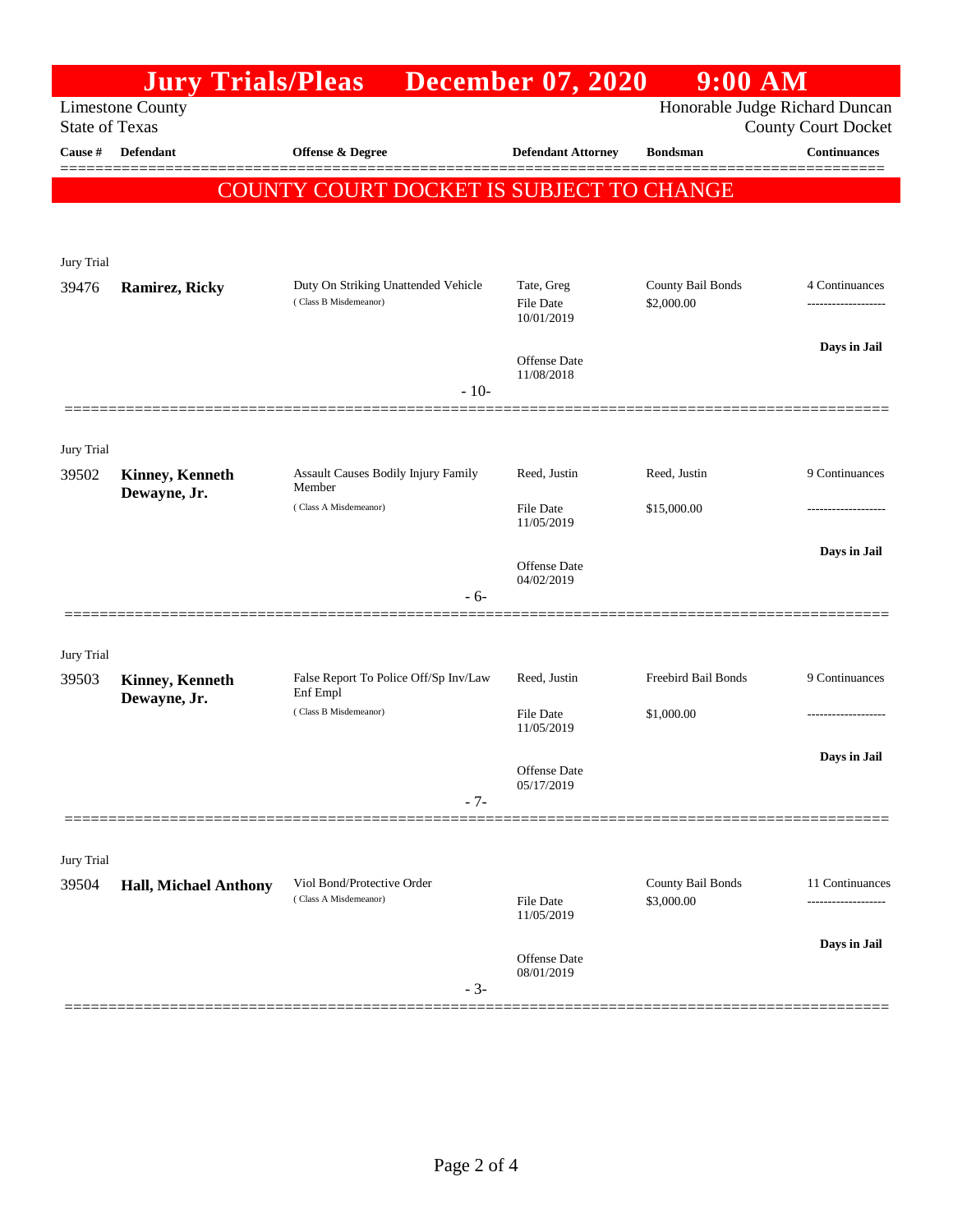|                       | <b>Jury Trials/Pleas</b>       |                                                                 | <b>December 07, 2020</b>                        | $9:00$ AM                       |                                |
|-----------------------|--------------------------------|-----------------------------------------------------------------|-------------------------------------------------|---------------------------------|--------------------------------|
|                       | <b>Limestone County</b>        |                                                                 |                                                 |                                 | Honorable Judge Richard Duncan |
| <b>State of Texas</b> |                                |                                                                 |                                                 |                                 | <b>County Court Docket</b>     |
| Cause #               | Defendant                      | Offense & Degree                                                | <b>Defendant Attorney</b>                       | <b>Bondsman</b>                 | <b>Continuances</b>            |
|                       |                                | COUNTY COURT DOCKET IS SUBJECT TO CHANGE                        |                                                 |                                 |                                |
| Jury Trial<br>39507   | <b>Hall, Michael Anthony</b>   | Terroristic Threat Of Family/Household<br>(Class A Misdemeanor) | File Date                                       | Burkeen, Daniel<br>\$1,000.00   | 11 Continuances                |
|                       |                                | - 4-                                                            | 11/06/2019<br><b>Offense</b> Date<br>07/31/2019 |                                 | Days in Jail                   |
| Jury Trial<br>39544   | <b>Henson Byrd, Brittney</b>   | False Report To Police Off/Sp Inv/Law<br>Enf Empl               | Reed, Benjie                                    | Personal Bond                   | 0 Continuances                 |
|                       | Laray                          | (Class B Misdemeanor)                                           | File Date<br>12/26/2019                         | \$2,000.00                      |                                |
|                       |                                | $-5-$                                                           | <b>Offense</b> Date<br>08/15/2019               |                                 | Days in Jail                   |
| Jury Trial            |                                |                                                                 |                                                 |                                 |                                |
| 39582                 | Perez Soto, Edgar<br>Francisco | Assault Cause Bodily Inj.<br>(Class A Misdemeanor)              | Reed, Justin<br>File Date<br>01/28/2020         | County Bail Bonds<br>\$3,000.00 | 7 Continuances                 |
|                       |                                | $-8-$                                                           | Offense Date<br>11/29/2019                      |                                 | Days in Jail                   |
| Jury Trial            |                                |                                                                 |                                                 |                                 |                                |
| 39583                 | Perez Soto, Edgar<br>Francisco | Criminal Mischief >=\$100<\$750                                 | Reed, Justin                                    | County Bail Bonds               | 7 Continuances                 |
|                       |                                | (Class B Misdemeanor)                                           | File Date<br>01/28/2020                         | \$1,000.00                      |                                |
|                       |                                | $-9-$                                                           | <b>Offense</b> Date<br>11/29/2019               |                                 | Days in Jail                   |